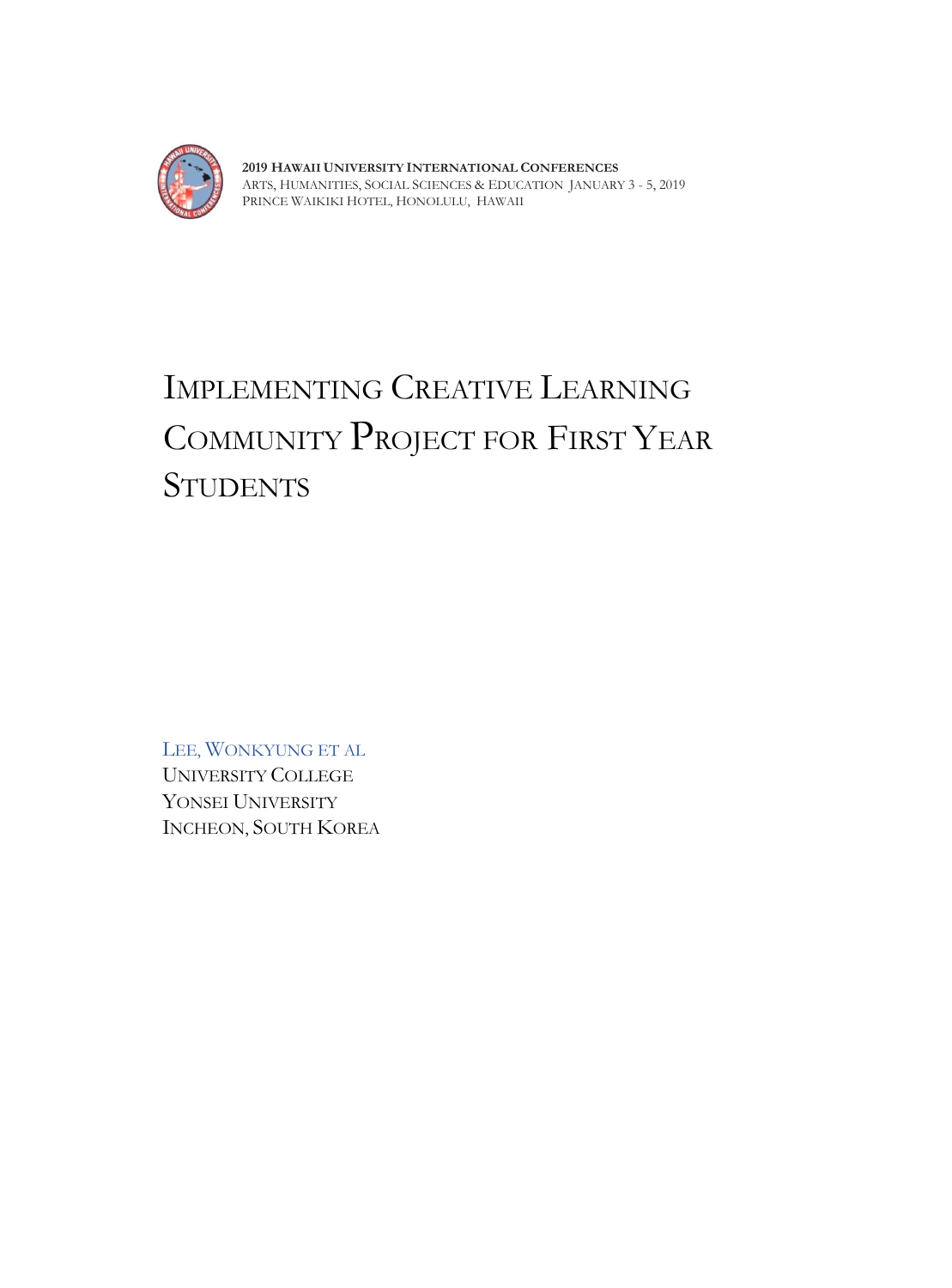Prof. Wonkyung Lee Prof. Bong Hwan Han Prof. Hyekyung Hong University College Yonsei University Incheon, South Korea

# **Implementing Creative Learning Community Project for First Year Students**

### **Synopsis**:

Yonsei University has implemented the program called RC Creative Platform since 2016. It is an educational project of developing learning communities for first year students in the residential college environment. It is designed as an integrated approach of experience-based, problem-based and community-based project. The purpose of this project is to improve students' problem-solving ability, creativity, challenging spirit and leadership through the opportunity of peer learning.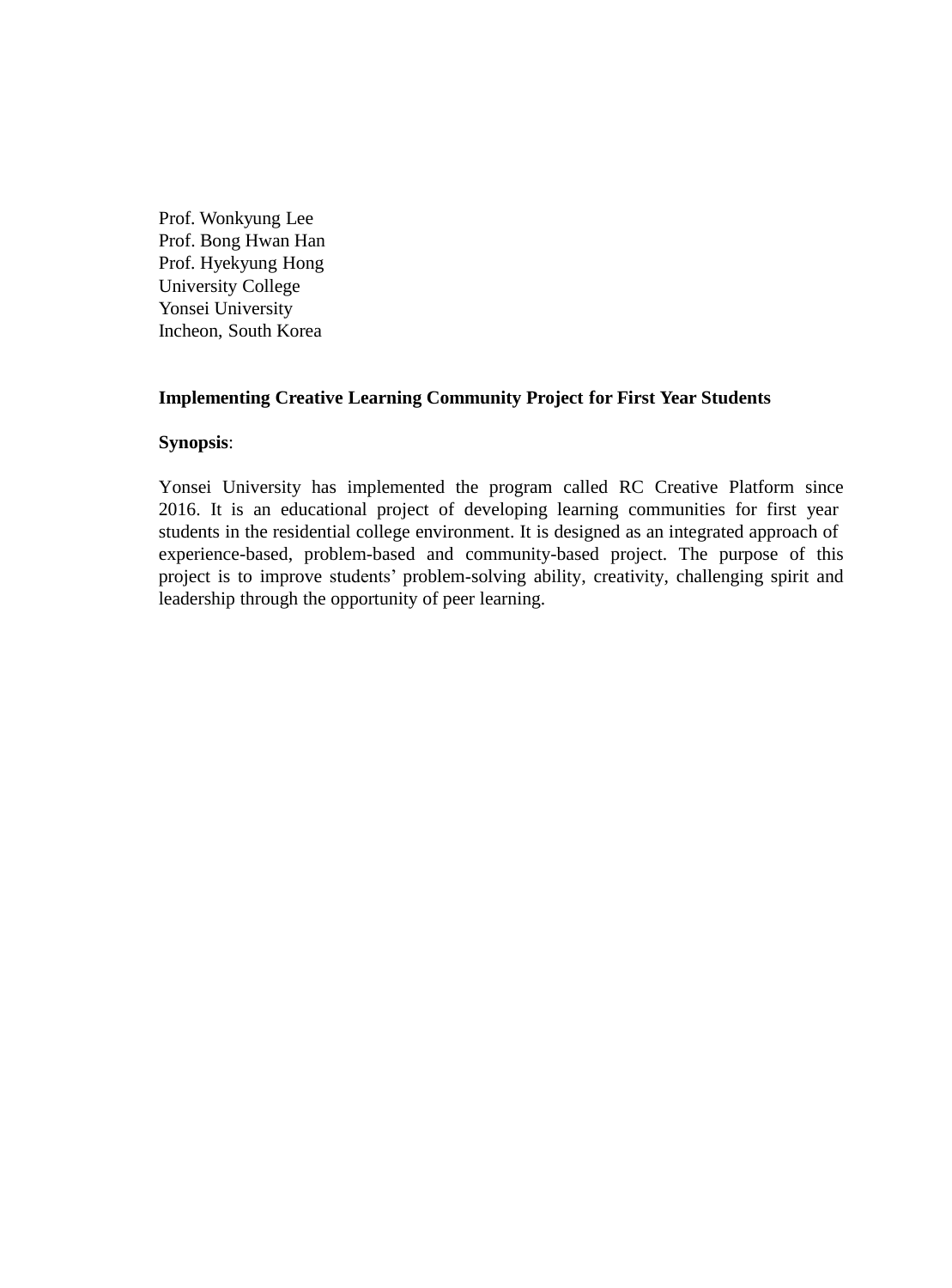# **Implementing Creative Learning Community Project for First Year Students**

# **Abstract**

With the advent of the era of the Fourth Industrial Revolution, we faced the paradigm shift of higher education from acquiring knowledge to the strengthening of competencies. We developed a creative learning community project for the first year students to improve competencies, such as problem-solving ability, creativity and communication skills. We will discuss the background of program development, program outline and operation method, and feedback of students.

# **I. The background of developing the project**

The fourth industrial revolution becomes a reality. How can teaching and education change or does it have to? We faced the paradigm shift of higher education. As Artificial Intelligence (AI) is better than human in the area of acquisition and application of knowledge, we need to develop educational programs to enhance competencies, such as creativity, problem-solving ability, communication skills and teamwork (collaboration capabilities) during college years. Learning communities can be assumed to be one of those educational programs.

Learning communities are regarded as one of high impact educational practices beneficial for college students. Their key goals are to encourage students to integrate learning across courses and to involve them with "big questions" that matter the beyond to classroom (Kuh, 2008). They foster the social construction of knowledge, cooperative learning, active learning, an emphasis on the integration and synthesis of diverse student perspective, as well as student-student, student-staff, and staff-staff collaboration (Smith, 1993). Further, Hill (1985) suggests that the learning community provides opportunities for students to think critically, solve complex problems, and become life-long learners. Pike (1999) demonstrated that students participating in residential learning communities had higher levels of involvement, interaction, integration, and gains in intellectual development than students in traditional residential learning arrangements. Moreover, the undergraduate learning community is being increasingly advocated and implemented to meet the needs of incoming freshmen.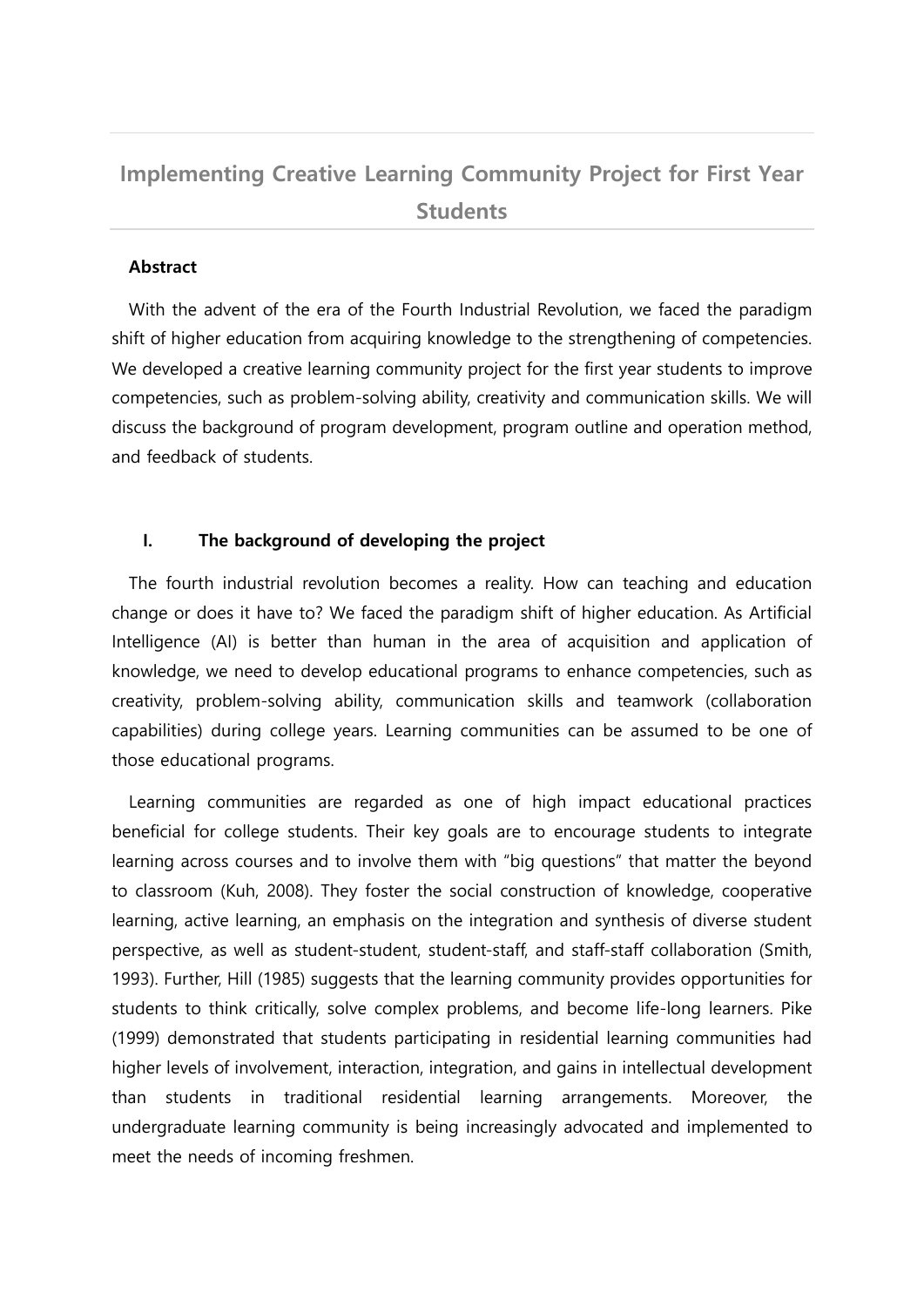#### **II. The development of the Creative Learning Community Project**

Yonsei University<sup>1</sup> has implemented the program called RC Creative Platform since 2016. It is an educational project of developing learning communities in the residential college environment. We designed it as an integrated approach of experience-based, problem-based and community-based project. The students participating in residential learning communities are supposed to find out the problems faced by our institution, community and further the global environment and to suggest their ideas to solve out them. The purpose of this project is to improve students' problem-solving ability, creativity, challenging spirit and leadership through peer learning.

RC Creative Platform was first launched in 2016, and at that time it was a one-semester project. It was the first full-scale annual event since 2017, and the students revitalized the activities of the learning communities.

# **III. The operating procedure of RC Creative Platform**

The residential college of Yonsei University consists of 12 houses. Primarily, students in the same house are encouraged to make a team with 5 or 6 members with diverse majors, which enables them to integrate and synthesize diverse perspectives. In fact, there have been a number of learning communities made up of students from a different house. Teams selected through the evaluation of each house could get undergraduate research fund during the project. If needed, mentoring would be offered. The research spaces called CREYON (CREative YONsei) are offered exclusively for this project. Every team is supposed to take part in RC Creative Platform Fair at the end of the second semester and excellent 5~6 teams among them have a chance to join the final competition for the short-term overseas research trip.

<sup>1</sup> Yonsei University, in Seoul, Korea, opened international campus where all freshmen are required to live in a residential college for one year from 2013.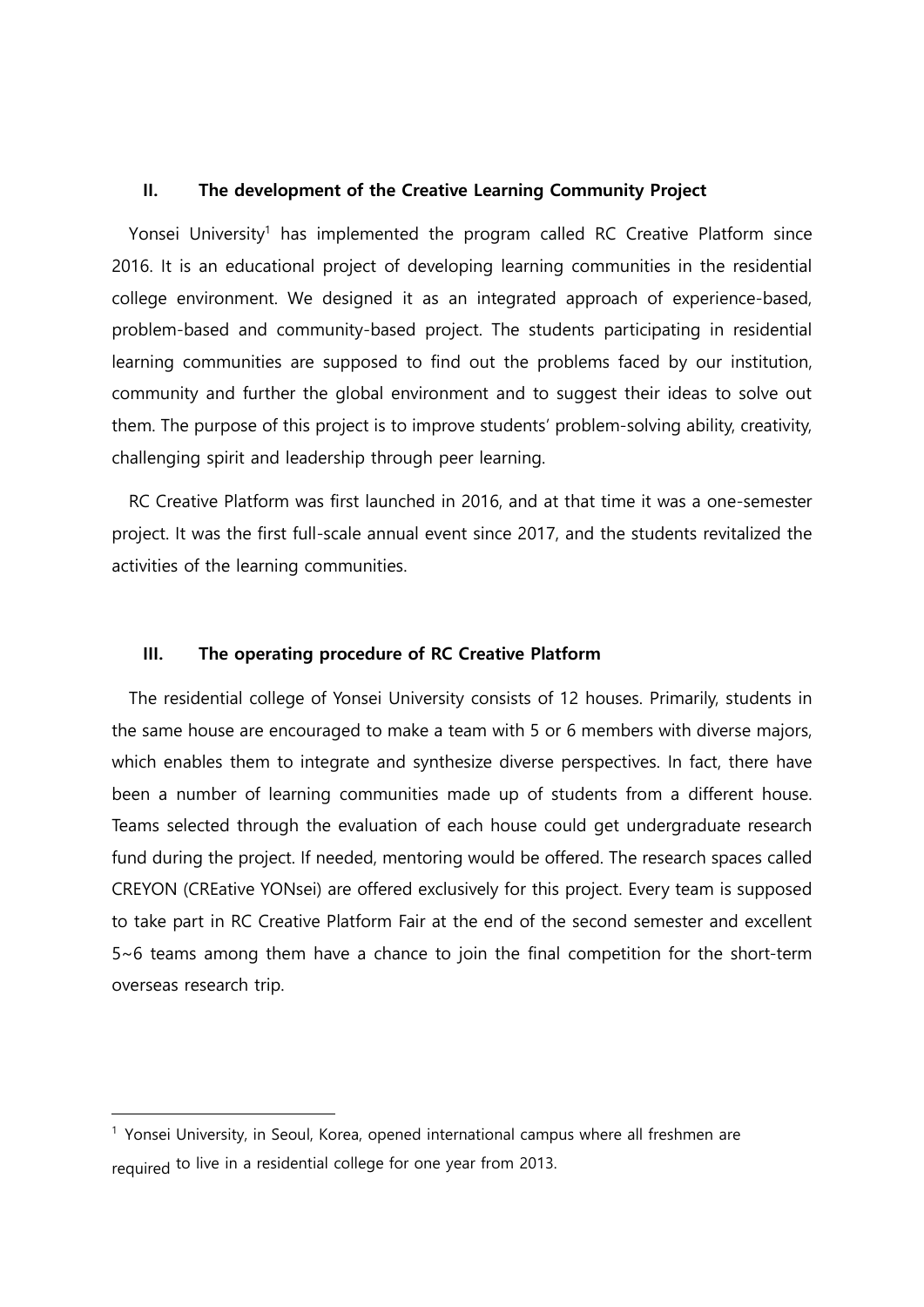In 2017, this project was first run as a year-round program. 2017 RC Creative Platform launched with a special lecture of startup CEO and a project briefing session on March. After three weeks of team building period, about 350 students of total 69 teams from 12 houses applied for participation. Their project themes were diverse such as a solution to inconveniences in dormitory life, campus safety issues, and consideration for the disadvantaged of society. In May, we offered the second lecture of startup CEO to enhance understanding of creativity and share the experiences of the startup. During the first semester, the students discussed mainly the topic exploration and the project implementation method through several meetings and submitted an interim report at the end of the semester. At the start of the summer vacation, about 50 students visited Nexon Corporation sponsoring this project and had a brief company tour and a special lecture on team play. It was a good opportunity to experience the creative and free corporate atmosphere of IT company.

As the second semester began, the students began to think deeply about how to carry out the actual results based on the research they have done so far. To give practical help to them, there were two special lectures; the first done by a patent attorney titled 'Intellectual Property and Technology Protection', and the second by a startup CEO under the heading of 'Creative Talent and Start-up'. After the lecture, he also offered mentoring sessions twice with regards to the development of the application.

Students participating in one-year RC Creative Platform project were required to submit a final report and exhibits including posters to RC Creative Fair in November. There was a briefing to prepare for the exhibition ahead of the fair. Finally, 33 teams exhibited their works at the fair and six outstanding teams were selected. There was RC Creative Platform Competition at the end of the semester and the results of the six teams are shown in the table below.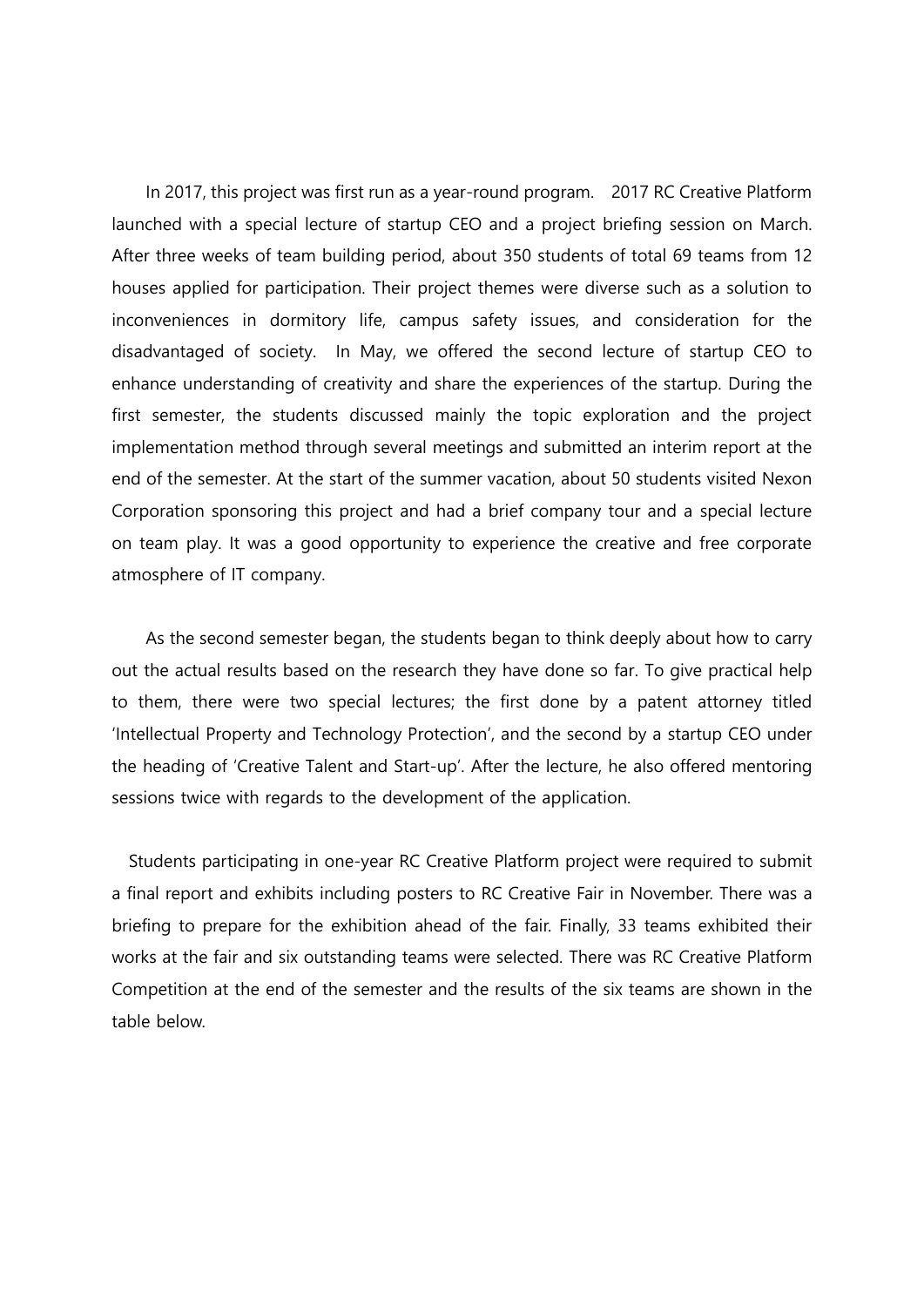| No.           | <b>Team Name</b>                                             | <b>Explanation of Project</b>                                                                                                                                                                                                             | <b>Result</b>       |
|---------------|--------------------------------------------------------------|-------------------------------------------------------------------------------------------------------------------------------------------------------------------------------------------------------------------------------------------|---------------------|
| 1             | Y-atch                                                       | Produced a kiosk for quickly checking tasks, a task-notifying app<br>for professors, and a smart watch for receiving task notices in<br>real-time through YSCEC                                                                           | Grand<br>Prize      |
| $\mathcal{P}$ | Yonsei~tak!                                                  | Produced an app that provides the current use status of public<br>washing machine. With Raspberry Pi and NFC reader attached to<br>the washing machine, if you tag the washing card and the washing<br>machine number will be sent to you | First Prize         |
| 3             | King God Emperor<br>General Majesty<br>Chungmugong<br>Yonsei | Produced an app that provides the current use status of public<br>washing machine & drying rack, by using the communication of<br>Ethernet Shield                                                                                         | Excellence<br>Prize |
| 4             | Potential Energy<br>521                                      | Developed a student cafeteria reservation system that allows you<br>to order food in advance and pick it up at the appointed time                                                                                                         | Excellent<br>Prize  |
| 5             | Yonsei Poomasi                                               | Produced an app for transacting personal service assets                                                                                                                                                                                   | Excellence<br>Prize |
| 6             | SIGNAL                                                       | Produced an app for guiding the disaster escape routes and<br>sharing the disaster conditions by using Beacon technology                                                                                                                  | Excellence<br>Prize |

Grand Prize winning team got the chance to overseas research trip to the United States, and they visited Silicon Valley and Stanford University according to their own plans. The other five teams participated in a three-day workshop on Jeju Island where Nexon headquarters is located. We had time to evaluate the overall operation of the project.

# **IV. The evaluation of RC Creative Platform**

The 2017 RC Creative Project was the first year of the annual program. To assess the program, we summarized the final report submitted by the students and the comments from the evaluation meeting at the workshop. We divided the feedback of the students into what we have learned and what we need to improve.

#### <**What we learned**>

At the beginning of the project, the students didn't know about technical areas such as how to use 3D printer and how to develop application, but they learned through project activities and could actually implement them. It was difficult for the students from different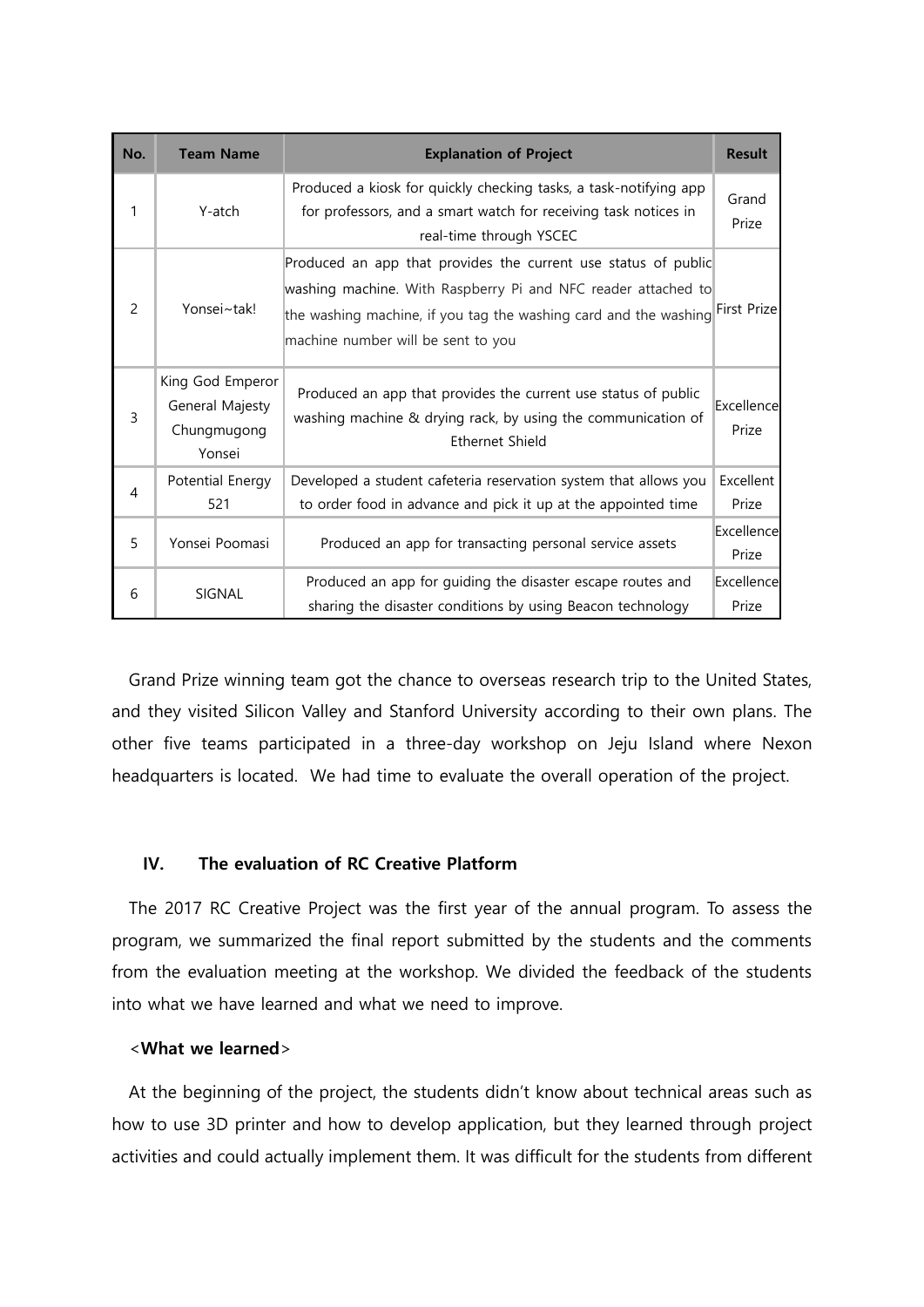majors to gather together for a year to study, but this opportunity enabled them to develop their communication skills and leadership skills. Through the nighttime learning community meetings, the students could learn how to gather opinions and find the best directions in the process of brainstorming and to complete their ideas. The Fair and Competition provided the students with the opportunity to share ideas, work processes and outcomes from other teams and learn how similar research topics could be addressed through different approaches.

#### **<Points to improvement>**

First, there were some comments on the project progress. Complex procedures and staff turnover made it difficult to use activity grants. In carrying out the project, the students needed a proper and safe place to store equipment or devices. The gap between the first and second prize was too great. Second, with regard to lectures and mentoring, there was feedback on the timing of lectures and the diversity of mentoring. They suggested the topic of the lecture matching the course of the project. For example, there was a special lecture about the planning of the application at the time of developing the real application. There was also a need to offer proper mentoring depending on the research topic, as mentoring content for application development and product development may differ. In addition, they suggested the use of SNS to connect mentor group and project participants and to include the previous award team in the mentor group. Finally, with regard to competition assessment, the students expected the criteria clear and announced in advance and suggested to include not only professional judges but also general students' opinions in the future.

### **V. Conclusion**

The students learned through involvement in the activities with peers. RC Creative Platform as a creative learning community project for the first year students is an effective way to improve competencies such as creativity, problem-solving skills, communication skills, teamwork and leadership in the residential setting.